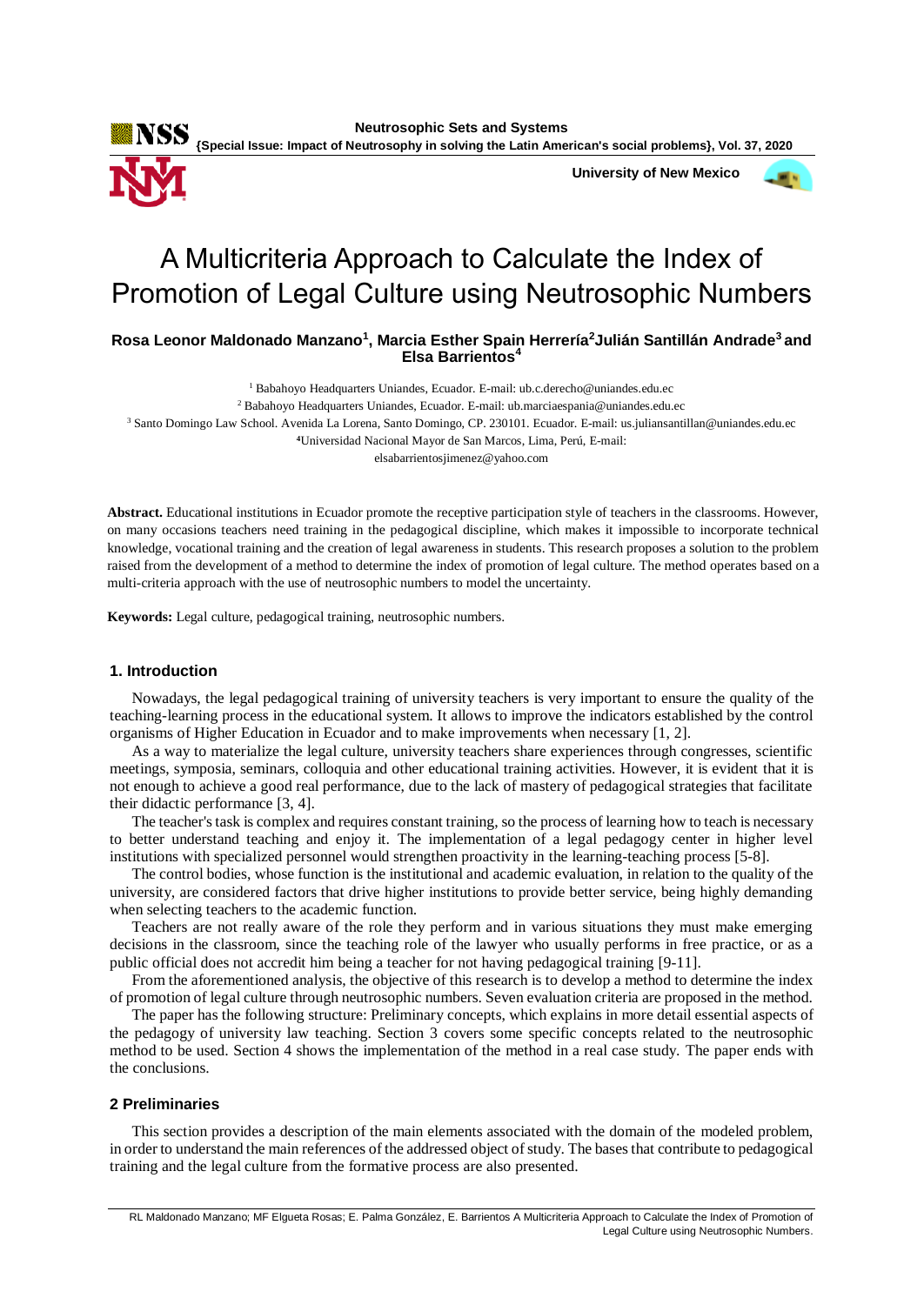## **2.1 Pedagogical training**

Teachers are subject to teacher evaluations with the purpose of improving quality, in which it is evident that they clearly handle legal issues for the most part and that they personally try to teach the best way they can. But there is no constant support for this achievement, and they do not apply the adequate legal pedagogy, not due to lack of interest but due to the shortage of a department that provides accompaniment to the teachers of the law school [\[12,](#page-5-4) [13\]](#page-5-5).

It is important that the experts in pedagogy carry out the accompaniment to the teachers of the law school, through constant advice and thus ensure that the trainers have the double training necessary to improve the teaching-learning process [\[14-16\]](#page-5-6).

In the role of the legal trainer, the problem is that, as in any educational institution, the quality of the teacher impacts, to a greater or lesser extent, on the quality provided by the training center. Educational quality is an issue that has different interpretations, according to the scope in which it is evaluated. It is common in researches covering this topic that certain information is merited in relation to informational backgrounds, such as degrees and postgraduate degrees, among others[\[17,](#page-5-7) [18\]](#page-5-8).

In the academic world of law, including judicial schools, this training is linked to disciplinary expertise. That is, the trainer's own terrain [\[19,](#page-5-9) 20], the professors of the law school obviously have their experience in the professional field, but they lack pedagogical and didactic knowledge. It is a situation that has caused a high impact, even in the universities of our country. The evaluators of the Higher Education control bodies have observed the lack of pedagogical knowledge. which is why the creation of a Legal Pedagogy center is considered pertinent to improve the level of Higher Education in the country[21] and the accreditation of universities since it is one of the indicators required by CACES [\[14\]](#page-5-6).

#### **2.2 Legal culture**

Law school professors confront their professional activity through a characteristic system of knowledge, product of the personal elaboration of their ideas in a specific institutional and social context. Such knowledge is actually used by the teacher and "subjective, biographical and experiential factors come into play, as well as objective contextual aspects". The teacher is a subject who continually builds, elaborates and tests his personal theory of the world [\[22-25\]](#page-6-0).

Consistent with the current vision of teaching, considered as an activity of professional thinking in which conceptual change must be recognized as the center of teacher learning [\[26\]](#page-6-1). The teacher becomes the builder of knowledge based on the needs of the environment, so it is important to reinforce the solutions to the difficulties that arise on a daily basis in the legal pedagogical process [\[27-29\]](#page-6-2).

The teacher must always be aware of their actions and how they relate to their students, always trying to be a guide and an advisor, trying to practice a different style of teaching that is closer and more stimulating. One of the processes that are fulfilled in most educational institutions is the tutoring or accompaniment that the teacher carries out to the student. It is the guide of the academic process and not leaving aside personal matters, stimulating the student to meet their goals and if necessary; in several cases they are referred for psychological assistance.

The teachers who attend the training activities are highly motivated by the quality of their teaching. Most of them are teachers who are constantly innovating in their teaching task and want to know how to do better what they are already doing well as assessed by teachers and students themselves. In the proposal section we will see what role this type of teachers can play in the pedagogical and didactic training of their classmates[\[30\]](#page-6-3).

Each university could use these sensitized teachers with specific preparation for it as facilitators within their immediate context, departments, for the change of culture and values regarding the need and opportunity for pedagogical training. It would be a form of recognition of the teaching excellence of these teachers[\[31\]](#page-6-4).

### **3 Design of the method for the determination of the index of promotion of legal culture**

This section describes the operation of the method to determine the index of promotion of legal culture. The method is based on the neutrosophic logic to represent the uncertainty through the use of operators for the aggregation of information[\[32\]](#page-6-5).

Figure 1 shows a general diagram of the proposed method.



**Figure 1**: General diagram of the proposed method.

RL Maldonado Manzano; MF Elgueta Rosas; E. Palma González. Method for determining the index of promotion of legal culture using neutrosophic numbers.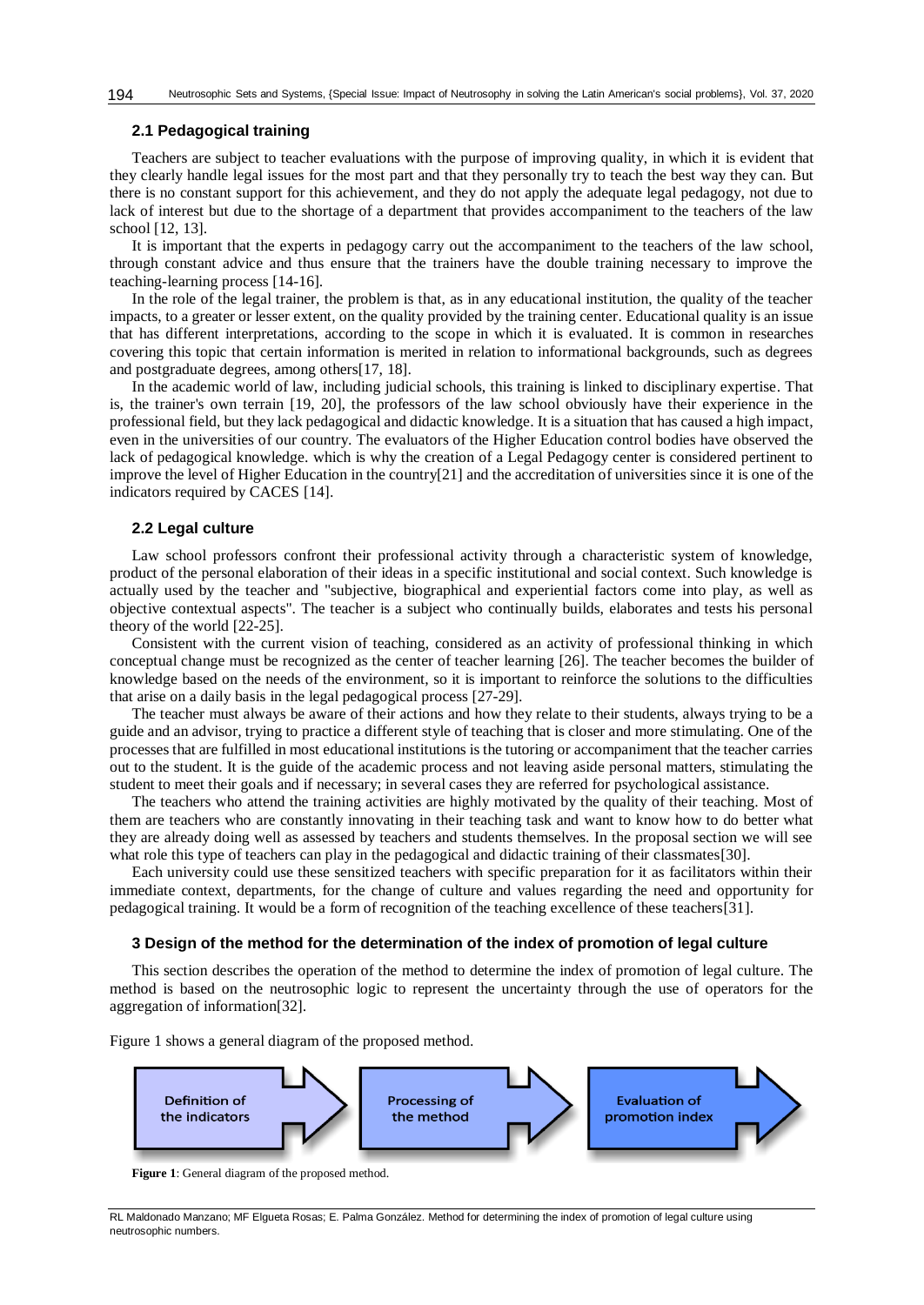The proposed method is designed to ensure the management of the workflow on the determination of the index of promotion of legal culture. It uses a multi-expert multi-criteria approach where the inference is made based on evaluative indicators. It has a processing stage that executes the mathematical analysis of the solution and finally the evaluations of the promotion index are generated as an output parameter of the method [\[33,](#page-6-6) [34\]](#page-6-7).

The process of determining the legal culture promotion index consist of four basic activities: definition of the evaluation indicators, determination of the weights associated with the indicators, aggregation of the information and generation of the evaluations, which are described below:

Activity 1. Definition of the evaluation indicators:

The activity of determining the evaluation indicators, which uses a multi-expert multi-criteria approach, consists of obtaining the evaluation indicators for the process of determining the promotion index of the legal culture from the opinion of experts who intervene in the process. The use of between 5 and 7 experts for the evaluation process is recommended.

Activity 2. Determination of the weights associated with the indicators:

From the indicators obtained from the previous activity, an assessment of these is carried out to determine the weights associated with each vector. The use of experts in the process is part of the development of the proposed activity.

Activity 3 Aggregation of information:

**Definition 1:** OWA operator. A function is an OWA operator of dimension n if it has an associated vector W of dimension n such that its components satisfy  $F: \mathbb{R}^n \to \mathbb{R}$ , [\[35,](#page-6-8) [36\]](#page-6-9):

$$
1) \quad w_j \in [0,1],
$$

$$
2) \quad \sum_{j=1}^{n} w_j = 1 \cdot Y
$$

3)  $F(a_1, a_2, a_n) = \sum_{j=1}^n w_j b_j$ <br>Where is the j-th largest of the  $b_j a_j$ 

The aggregation operator can be expressed using a vector notation as represented in equation 1:

 $F(a_1, a_2... a_n) = W^t B$  (1)

Where:

W: is the OWA weight vector associated with the aggregation.

B: is the sorted aggregate vector, where the j-th largest component of B is being the j-th largest of the. $b_i a_i$ Neutrosophic numbers can be expressed in neutrosophic logic as shown in [\[32,](#page-6-5) [37-39\]](#page-6-10):

 $N = \{(T, I, F): T, I, F \subseteq [0, 1]\},\$ 

A neutrosophic value is a mapping of a group of formulas associated with  $N$ , from each proposition p we have [\[34,](#page-6-7) [40,](#page-6-11) [41\]](#page-6-12):

$$
v(p) = (T, I, F) \tag{2}
$$

Where:

T: represents the truth value,

I: represents the value of indeterminacy,

F: represents the falsehood value.

Mathematically, a Neutrosophic OWA operator can be defined as a 2-tuple (W, B) as represented by equation 3.

$$
F(a_1, a_2 \dots a_n) = W_{(T,I,F)}^{t} B_{(T,I,F)}
$$
\n(3)

Where:

W: is the OWA weight vector associated with the aggregation that has a space of truth, indeterminacy, and falsehood, respectively.(T,I, F)

B: is the sorted aggregate vector, where the j-th largest component of B is  $b_j$  being the largest j-th of the  $a_i$ , which has a space of truth, indeterminacy, and falsehood  $(T, I, F)[42, 43]$  $(T, I, F)[42, 43]$  $(T, I, F)[42, 43]$ .

The proposed method bases the aggregation process using the OWA operator for neutrosophic numbers [\[44-](#page-6-15) [47\]](#page-6-15).

Additionally, in order to compare two neutrosophic numbers, the following formula is used:

 $s(\tilde{a}) = \frac{1}{2}$  $\frac{1}{3}(2+T-I-F)$  (4)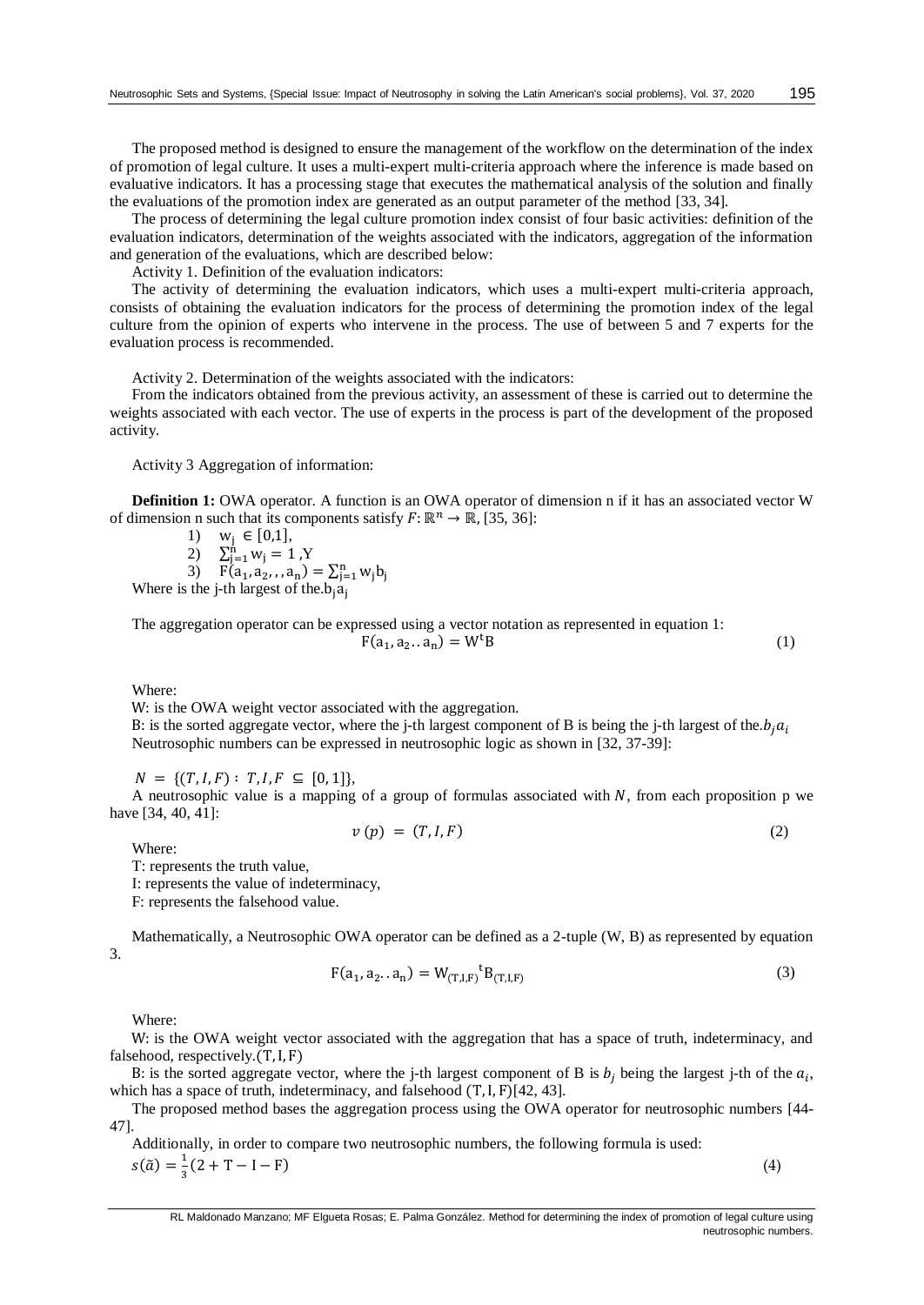For a neutrosophic number. $\tilde{a} = (T, I, F)$ 

Activity 4 Generation of evaluations:

Once the information is aggregated, the evaluations derived from the process are obtained as a result; they represent the output information of the method.

Specifically, the method includes the following 7 evaluation criteria:

| <b>Criteria</b> | <b>Description</b>                                                                          |
|-----------------|---------------------------------------------------------------------------------------------|
| C <sub>1</sub>  | Domain with experience and suitability in the work specialty                                |
| C <sub>2</sub>  | Possession or access to consistent pedagogical training that enables them to understand and |
|                 | facilitate training                                                                         |
| C <sub>3</sub>  | Knowledge of teaching strategies                                                            |
| C4              | Training in the style of many of the teacher training programs in law schools.              |
| C <sub>5</sub>  | Inclusion of fundamental elements of institutional insertion                                |
| C <sub>6</sub>  | Management of realistic strategies adaptable to changing circumstances and events           |
| C7              | Teacher evaluations                                                                         |

Table 1. Evaluation indicators.

These criteria are the ones we recommend to measure. Each institution may include new ones or exclude some of those proposed.

The method consists of the following:

- 1. The experts that we will denote by  $\{e_1, e_2, \dots, e_n\}$  are selected
- 2. Each expert evaluates the importance of each criterion using the linguistic scale shown below in Table 2.

| Linguistic term      | Neutrosophic number |
|----------------------|---------------------|
| Extremely good (EG)  | (1,0,0)             |
| Very very good (VVG) | (0.9, 0.1, 0.1)     |
| Very good (VG)       | (0.8, 0.15, 0.20)   |
| Good(G)              | (0.70, 0.25, 0.30)  |
| Medium good (MG)     | (0.60, 0.35, 0.40)  |
| Medium $(M)$         | (0.50, 0.50, 0.50)  |
| Medium bad (MB)      | (0.40, 0.65, 0.60)  |
| Bad (B)              | (0.30, 0.75, 0.70)  |
| Very bad (VB)        | (0.20, 0.85, 0.80)  |
| Very very bad (VVB)  | (0.10, 0.90, 0.90)  |
| Extremely bad (EB)   | (0,1,1)             |

**Table 2.**Linguistic terms used.

Let us call  $x_{ij}$  the value of the neutrosophic number that appears to the right of Table 2, corresponding to the linguistic term that appears in the left column, which means the opinion of the i-th expert on the j-th criterion. Where  $i = 1, 2, \dots, n$  and  $j = 1, 2, \dots, 7$ 

3. To obtain the weights, the linguistic terms that appear in Table 3 are used.

| Linguistic term         | Value              |
|-------------------------|--------------------|
| Not important           | (0.10, 0.90, 0.90) |
| Less important          | (0.20, 0.85, 0.80) |
| Slightly important      | (0.30, 0.75, 0.70) |
| Somewhat important      | (0.40, 0.65, 0.60) |
| Average importance      | (0.50, 0.50, 0.50) |
| Important               | (0.60, 0.35, 0.40) |
| Very important          | (0.70, 0.25, 0.30) |
| Strongly important      | (0.8, 0.15, 0.20)  |
| Very strongly important | (0.9, 0.1, 0.1)    |
| Extremely important     | (1,0,0)            |

**Table 3.** Domain of values to assign weight to the criteria.

RL Maldonado Manzano; MF Elgueta Rosas; E. Palma González. Method for determining the index of promotion of legal culture using neutrosophic numbers.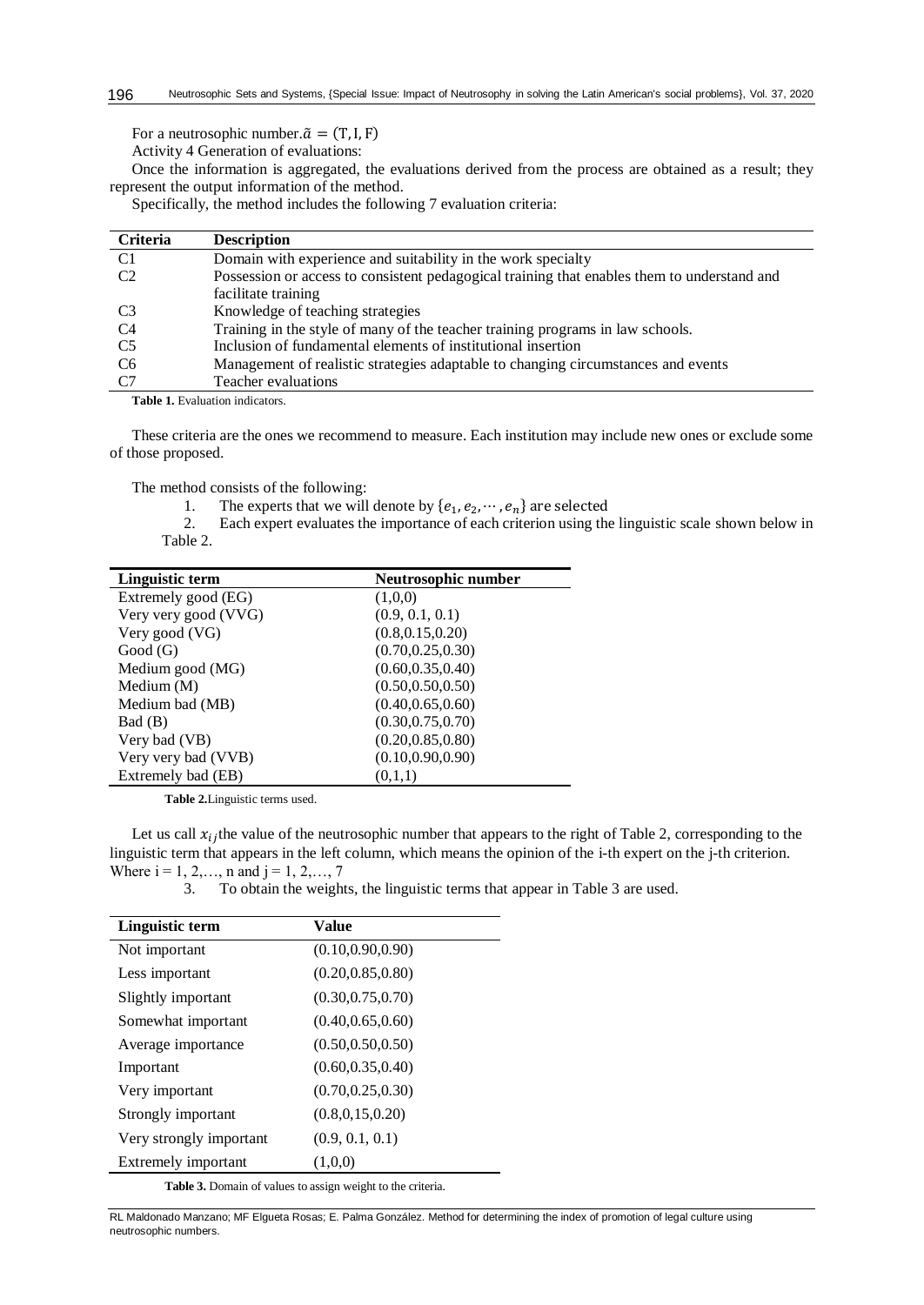3.1.Each expert proposes a weight for each criterion, using the scale that appears in Table 3, let's call  $\widetilde{w}_{ij}$  the weight assigned by the i-th expert to the j-th criterion.

3.2. We obtained 
$$
\hat{w}_j = \frac{1}{n} \sum_{i=1}^n \tilde{w}_{ij}
$$
 The weight of the j-th criterion is calculated as  $w_j = \frac{s(\hat{w}_j)}{\sum_{j=1}^7 s(\hat{w}_j)}$ , where  $s(\cdot)$  is the operator that appears in formula 4.

4. The results are aggregated using the calculated weights and the evaluations using formula 3, where for each evaluation,  $b_j = \frac{\sum_{i=1}^n x_{ij}}{n}$  $\frac{n^{1/2}+1}{n}$  (j = 1,2,..., 7).

### **4 Method implementation for the determination of the index of promotion of legal culture**

This section describes a case study for the exemplification of the results in which it is possible to apply the proposed method. The study is carried out on an institution of higher education at Universidad Autónoma Regional de los Andes, Ecuador. The example presents the fundamental elements synthesized to facilitate the understanding of the readers.

The main elements of the implemented method are described below.

Stage 1: Definition of the evaluation indicators.

During the process of obtaining information for the definition of the evaluation indicators, we concluded that the criteria in Table 1 are adequate to carry out the evaluations.

Activity 2 Determination of the weights associated with the indicators:

Using a multi-expert approach, the weights attributed to each criteria are determined. Five experts were consulted for the process, and they issued their assessments. As a result, the weight vectors associated with each indicator were obtained. Table 4 shows the results after the aggregation of the results issued by the experts.

| <b>Criterion</b> | $\widetilde{W}(T, I, F)$ | W       |
|------------------|--------------------------|---------|
| C1               | [0.97, 0.25, 0.15]       | 0.15279 |
| C <sub>2</sub>   | [0.75, 0.15, 0.10]       | 0.14863 |
| C <sub>3</sub>   | [0.85, 0.12, 0.10]       | 0.15636 |
| C <sub>4</sub>   | [0.97, 0.25, 0.10]       | 0.15577 |
| C <sub>5</sub>   | [0.65, 0.30, 0.25]       | 0.12485 |
| C6               | [0.55, 0.25, 0.25]       | 0.12188 |
| C7               | [0.80, 0.25, 0.20]       | 0.13971 |

**Table 4.** Weights vectors associated with the indicators.

Stage 2: Implementation of the static analysis.

#### Activity 3 Aggregation of information:

From the processing of the vectors of associated weights of the indicators and the preferences obtained from the institution used in the case study, the information aggregation process is carried out based on what is expressed in Equation 3. For the process of aggregation, a sorting of the evaluative indicators is carried out.

Table 5 presents the result of the values obtained during the aggregation process.

| <b>Criterion</b>  | Weights | <b>Preferences</b>          |
|-------------------|---------|-----------------------------|
| C <sub>1</sub>    | 0.15279 | [0.95, 0.10, 0.15]          |
| C <sub>2</sub>    | 0.14863 | [0.85, 0.10, 0.10]          |
| C <sub>3</sub>    | 0.15636 | [0.75, 0.12, 0.10]          |
| C <sub>4</sub>    | 0.15577 | [0.75, 0.10, 0.10]          |
| C <sub>5</sub>    | 0.12485 | [0.55, 0.15, 0.10]          |
| C <sub>6</sub>    | 0.12188 | [0.75, 0.20, 0.15]          |
| C <sub>7</sub>    | 0.13971 | [0.25, 0.25, 0.10]          |
| Aggregated Value. |         | [0.70059, 0.14251, 0.11373] |

**Table 5.** Result of the aggregation process.

The crisp value of the aggregated value is 0.81478. Activity 4 Generation of evaluations: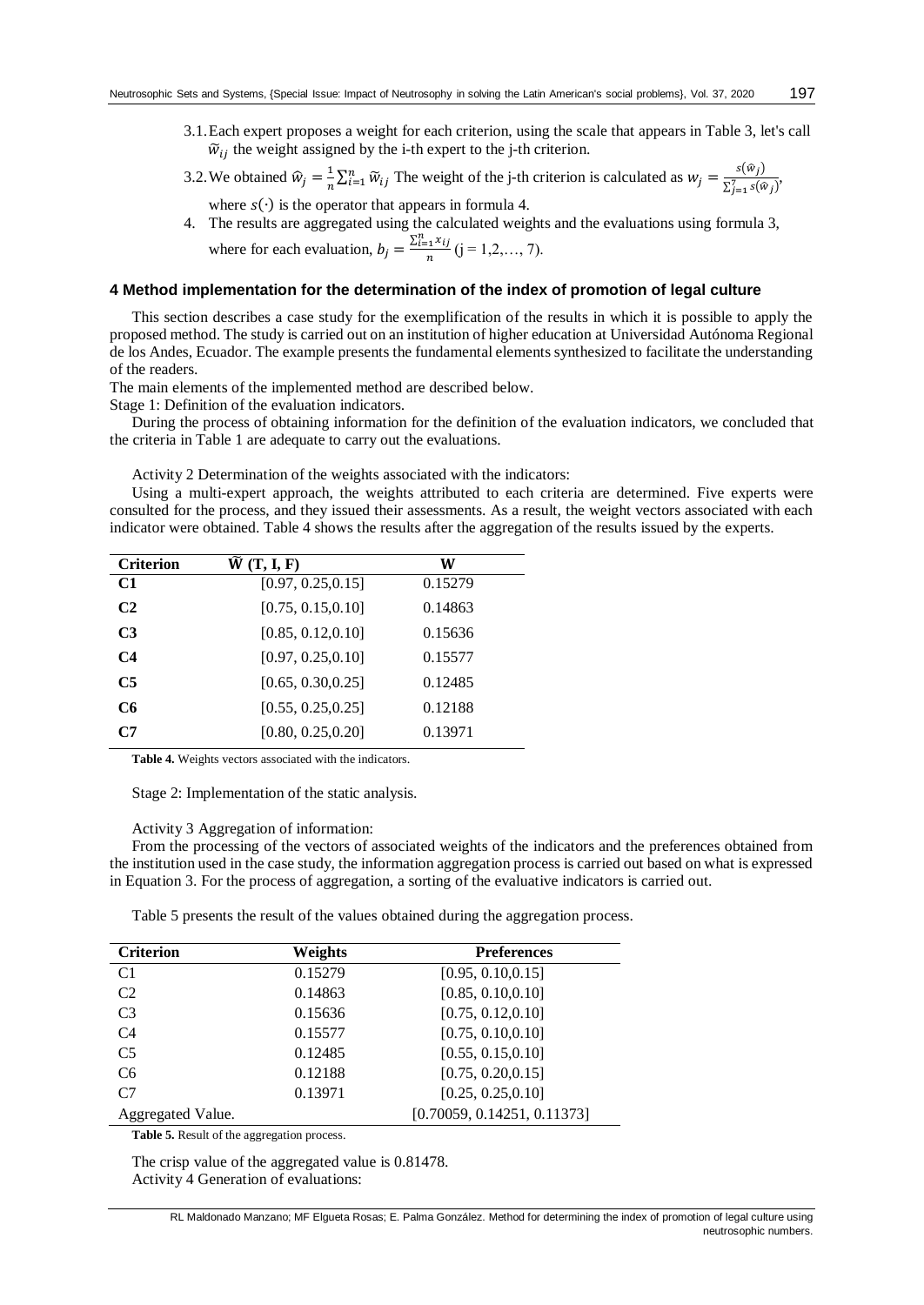From the aforementioned analysis of the data in Table 5, an evaluation is generated where an incidence rate of promotion of the legal culture of 0.81478 is identified; representing a high implementation rate from what it is possible to define that this area is a fundamental line of work for the training of teachers.

## **Conclusions**

This paper presented a method for determining the index of promotion of legal culture through a multi-criteria approach. The performance used the representation of neutrosophic numbers to model the uncertainty.

The method also included the use of the OWA operator with neutrosophic numbers to represent the uncertainty about the promotion of legal culture. Through its evaluation, it was possible to make an analysis of the promotion of legal culture. The use of linguistic labels is recommended to improve the interpretability of the analyzed data.

From the identification of the limitations and weaknesses found in the universities under study, due to legal professionals who do not have a good pedagogical training, we must take into account a series of considerations in order to overcome the obstacles that affect the training of the professional future.

## **References**

- 1. Arteaga, MER, *Higher Education Quality for Development.* Young Educator, 2018.
- 2. Ruiz, L., GT Martínez, and DG Céspedes, *Challenges of higher education. Considerations about Ecuador.*INNOVA Research Journal, 2018: p. 8-16.
- <span id="page-5-0"></span>3. Briones, VFV, *Quality in higher education. Ecuador case.*Athens, 2018. 1 (41): p. 165-180.
- <span id="page-5-1"></span>4. Varea, S. and M. Coral, *Quality in higher education.* 2017.
- <span id="page-5-2"></span>5. Peña, CGA and CKLF Rodríguez, *The Ecuadorian higher education system seen from the principles of relevance and quality.*University and Society, 2017. 9 (5): p. 46-53.
- 6. Vinueza, SFV and VPS Gallardo, *Impact of ICT in Higher Education in Ecuador.*Publishing Magazine, 2017. 4 (11 (1)): p. 355-368.
- 7. Ricardo, JE, et al., *THE ASSESSMENT CENTER FOR THE ASSESSMENT OF THE COMPETENCES ACQUIRED BY THE HIGHER LEVEL STUDENTS.*Operational Research, 2019. 40 (5): p. 638-643.
- 8. Hernández, NB and NV Izquierdo, *Comprehensive training in the educational process of the pre-university student.*Opuntia Brava, 2017. 9 (2): p. 22-28.
- <span id="page-5-3"></span>9. Rodríguez-Cruz, M., *Build interculturality. Educational policies, cultural diversity and inequality in Ecuador.*Icons. Journal of Social Sciences, 2018 (60): p. 217-236.
- 10. Bolaños, MGA and LEV Cruzaty, *Internationalization, a perspective to improve the quality of higher education in Ecuador.*Pedagogical Sciences and Innovation Magazine, 2018. 6 (2): p. 61-69.
- 11. Bolaños, MA, *The Management of Self-evaluation as a variable for the assurance of the Quality of Higher Education in Ecuador.* "Character" Scientific Journal of the Universidad Del Pacifico ISSN 2602-8476, 2018. 6 (1).
- <span id="page-5-4"></span>12. Vélez-Clavo, X., et al., *Initial teacher training in Inclusive Education: a comparison between Ecuador and Spain.* Inclusive Education Magazine, 2017. 9 (3).
- <span id="page-5-5"></span>13. Herrera, JI, et al., *Teacher training for inclusive education. A challenge from the National University of Education in Ecuador.*Latin American Journal of Inclusive Education, 2018. 12 (1): p. 21-38.
- <span id="page-5-6"></span>14. Ricardo, JE, et al., *Participation of students in the teaching-learning process in higher education in Ecuador.*Magazine Magazine of Sciences. ISSN 2528-8091, 2016. 1 (2): p. 35-50.
- 15. Abreu, O., et al., *Didactics: Epistemology and Definition in the Faculty of Administrative and Economic Sciences of the Technical University of the North of Ecuador.*University education, 2017. 10 (3): p. 81-92.
- 16. Ricardo, PJE and PBNM Roca, *PEDAGOGY AS AN INSTRUMENT OF SOCIAL MANAGEMENT.*
- <span id="page-5-7"></span>17. Torres, C. and R. del Carmen, *Evaluation of the teaching performance and its relationship with the teaching-learning of the Social Studies area in the students of Basic General Education of the School "Ciudad de Loja" of the Las Lajas canton, Ecuador, period 2014-2015.* 2016.
- <span id="page-5-8"></span>18. Mar, O. and B. Bron, *Guiding Basis of Action for the development of practices in a Remote Laboratory System*  Scientific Review, 2017. 2 (29): p. 140-148.
- <span id="page-5-9"></span>19. Ochoa, V., FYV Jaramillo, and GAO Hidalgo. *Methodological strategies to improve the teaching-learning of the student of the accounting and auditing career of Ecuador*. in Proceedings of the third International Congress of Pedagogical Sciences: For an inclusive education: with everyone and for the good of all. 2017. Bolivarian Higher Technological Institute.
- 20. Chisag, JCC, et al., *Learning and information and communication technologies in higher education in Ecuador.*RECIMUNDO: Scientific Journal of Research and Knowledge, 2019. 3 (1): p. 1340-1352.
- 21. Guerrero, MGG, *From the teaching paradigm to the learning paradigm: a teacher training program, its influence on teachers and student learning at the University of Azuay (Cuenca-Ecuador)*. 2017, University of Valencia.